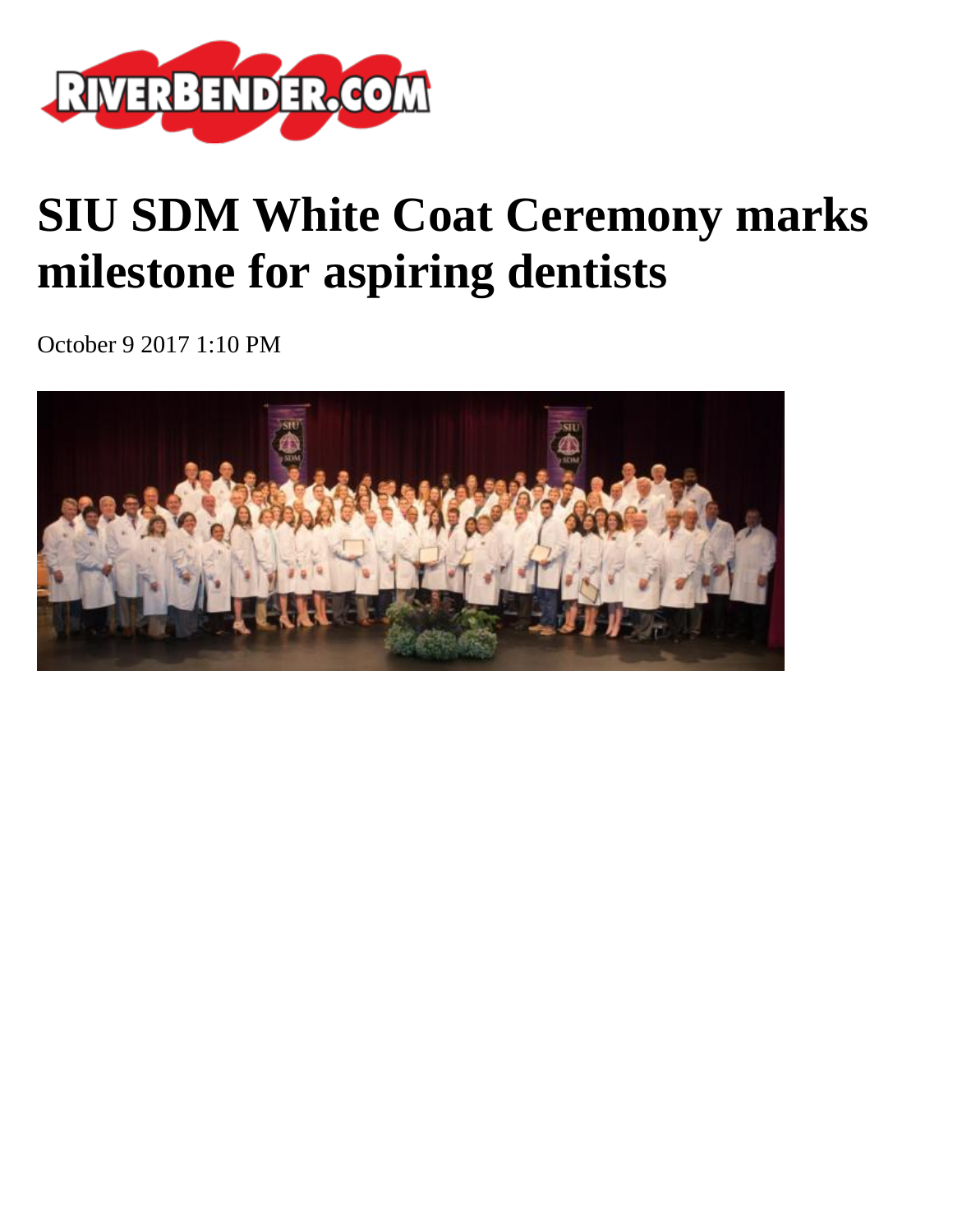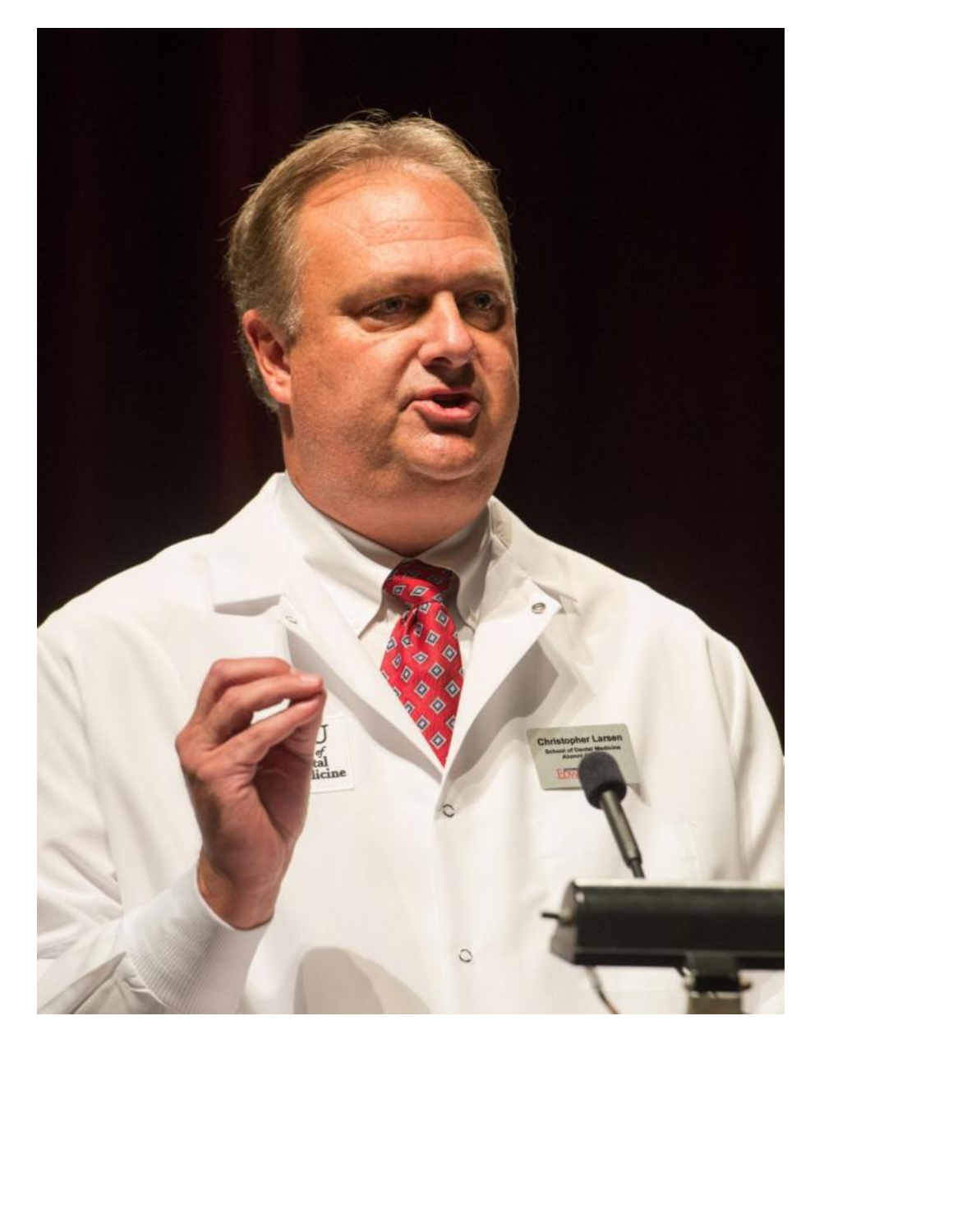EDWARDSVILLE - Southern Illinois University School of Dental Medicine (SIU SDM) first-year students, along with students in the International Advanced Placement Program (IAPP) received the traditional coat of medical professionals, during the School's 17th annual White Coat Ceremony held Friday, Oct. 6.

The first-year cohort of 51 students, and six IAPP students, took the professional oath of ethics and committed to uphold the School's values of service, respect, integrity, compassion and competence.

"The White Coat Ceremony continues to provide a distinguished welcome to the profession," said SIU SDM Dean Bruce Rotter, DMD. "The ceremony conveys the importance of the respect, integrity and compassion necessary to successfully engage in the dentistry profession."

SIU SDM alumnus Christopher Larsen, DMD '88, was the keynote speaker. Larsen serves on the Illinois State Dental Society Foundation Board of Directors. He practices general dentistry with his daughter and fellow SIU SDM alumnus Jennifer Worner, DMD '15. Larsen is a past president of the SIU SDM Alumni Council, where he continues to actively serve as a member.

He expressed to the future dentists that the degree they are working toward would help connect the dots along their life journey. It will provide prosperous and impactful opportunities. It will change their lives, and importantly, the lives of others.

Larsen offered the students a few pieces of advice, "Number one, believe in yourself. There are naysayers at every turn. Don't list to them. Instead, listen to your heart. Second, have a vision and a goal. You should be hungry to make your mark in your community. Success is not by accident. It is planned."

He added, "Give back. There are many people who need care. Give of your time and talents. Join your local dental society. Join the American Dental Association. Give back to your dental school."

Ken Rawson, DMD, interim associate dean for academic affairs, led the ceremony. He introduced and celebrated biomedical and clinical sciences faculty, who will play an integral role in the professional preparedness and development of the two cohorts.

"Our dedicated faculty produce some of the finest dental practitioners in the nation and support our mission to improve the oral health of the region," Rawson said. "Together, we abide by our professional oath, and pledge to serve humanity, patients, the community and the dental profession."